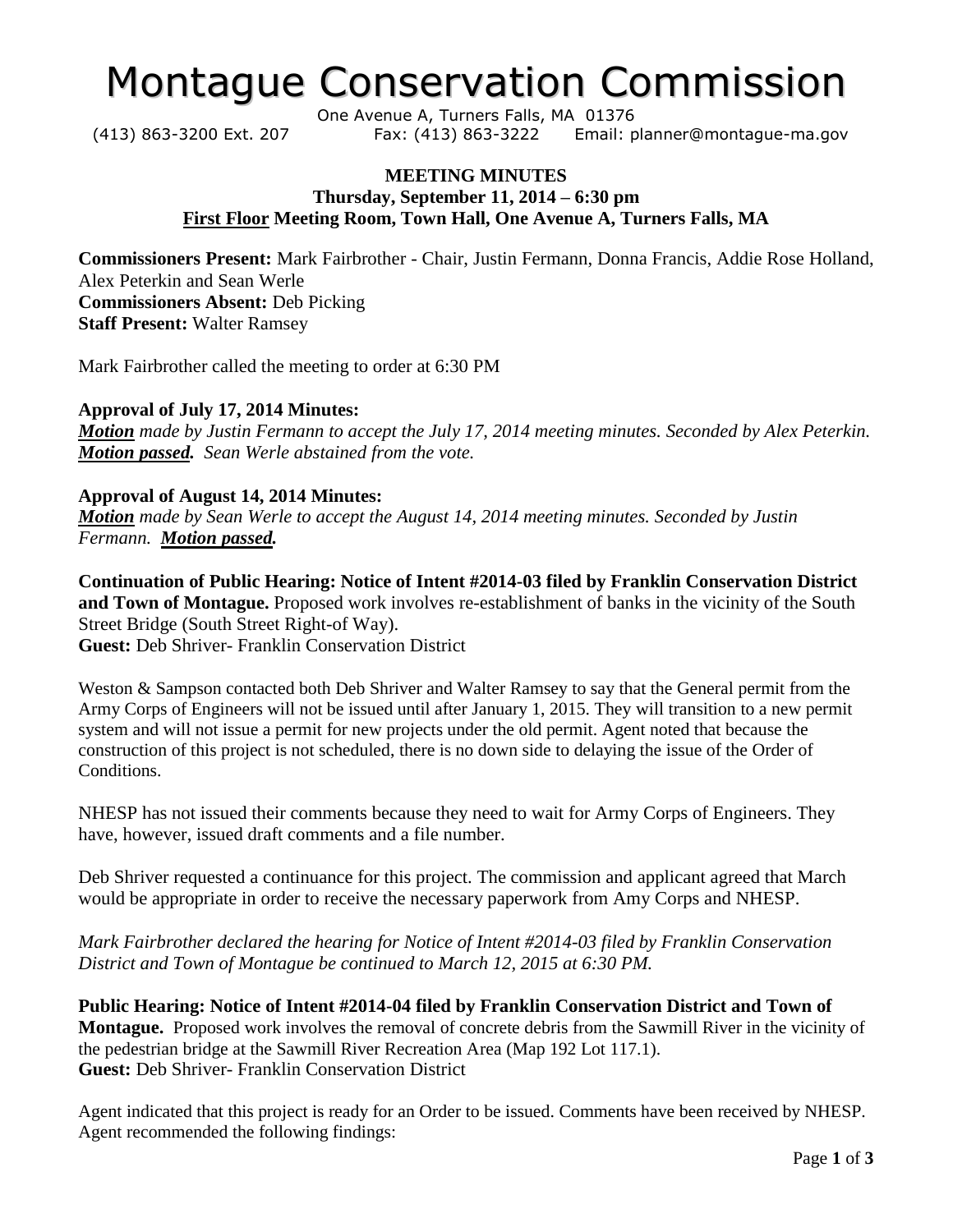### *Additional Findings*

- *1. The purpose of this project is to restore the natural qualities of the Sawmill River by removing a concrete bridge pier lying in the middle of the river directly below the wooden bridge in the Montague WMA off North Street.*
- *2. The project will be conducted by a private contractor working for the Franklin Conservation District or Town of Montague.*

The commission discussed and approved the following special conditions. #s 8, 9 and 10 incorporate NHESP comments, with minor editorial changes.

### *Special Conditions*

- *1. A copy of this Order of Conditions shall be incorporated into the bid specifications for the construction contract for this project. All contractors and subcontractors bidding on the project shall receive a copy of this Order of Conditions.*
- *2. Changes in the scope, design or construction methods that affect areas within the jurisdiction of the Conservation Commission shall be submitted to the Commission for review and approval prior to implementation in the field to ensure that they are consistent with this Order and the Wetlands Protection Act and Regulations. The Commission shall have the right to impose additional conditions to ensure compliance with the Act and Regulations.*
- *3. There shall be no fueling of vehicles or storage of oil, fuel or other hazardous materials in resource areas or their buffer zones, including any areas within 100 feet of a Bordering Vegetated Wetland or intermittent stream or within 200 feet of a perennial stream, unless specifically permitted by this Order or approved in writing by the Commission or its Agent.*
- *4. The Contractor shall provide watertight tanks or barrels to dispose of chemical pollutants, such as drained lubricating or transmission fluids, grease, soaps, concrete mixer washwater, or asphalt, produced as a by-product of the construction activities.*
- *5. Supplies for cleanup of oil, gasoline and other hazardous materials to be used during the project shall be kept onsite at all times from the start of the project to its completion. Spills of hazardous materials shall be reported immediately to the Department of Environmental Protection and the Commission and cleaned up in accordance with DEP guidelines.*
- *6. There shall be no stockpiling of soil or other materials in Bordering Vegetated Wetlands, on Banks of streams or rivers or within one hundred (100) feet of these areas unless specifically provided for in this Order or approved in writing by the Commission or its Agent.*
- *7. No machinery shall enter the River*
- *8. Wood Turtle Protection: Prior to commencement of work, the applicant shall submit a detailed protection plan for the Wood Turtle for review and written approval. This document shall consider timing, turtle barriers, and biologist oversight within the work and staging areas to avoid impacts to wood turtles.*
- *9. Stream Bottom Stabilization: If the contractor finds that stream bottom stabilization is necessary, the source of those materials must be offsite and the geologic composition and size of the materials should be compatible with those present in the stream.*
- *10. Vegetative Restoration: If seeds or vegetation are necessary to restore the site to pre-work conditions, Perennial Rye and Blue Gramma shall be excluded from any seed mix utilized for this site. All seed used for stabilization shall be composed primarily of native ecotype-forbs listed as native to Franklin County, MA as listed in the Vascular Plants of MA: A County Checklist, First Revision.*

*Motion made by Sean Werle to issue an order of conditions for Notice of Intent # 2014-04 with special conditions as discussed filed by Franklin Conservation District and Town of Montague. Seconded by Justin Fermann. Motion passed.* 

#### **Items not anticipated in the 48 hours of posting:**

Request for reimbursement: Alex Peterkin has requested to be reimbursed for expenses for a workshop from MACC.

*Motion made by Sean Werle to pay \$95.00 for the MACC workshop from the wetlands protection fund. Seconded by Addie Holland. Motion passed. Alex Peterkin abstained from the vote.*